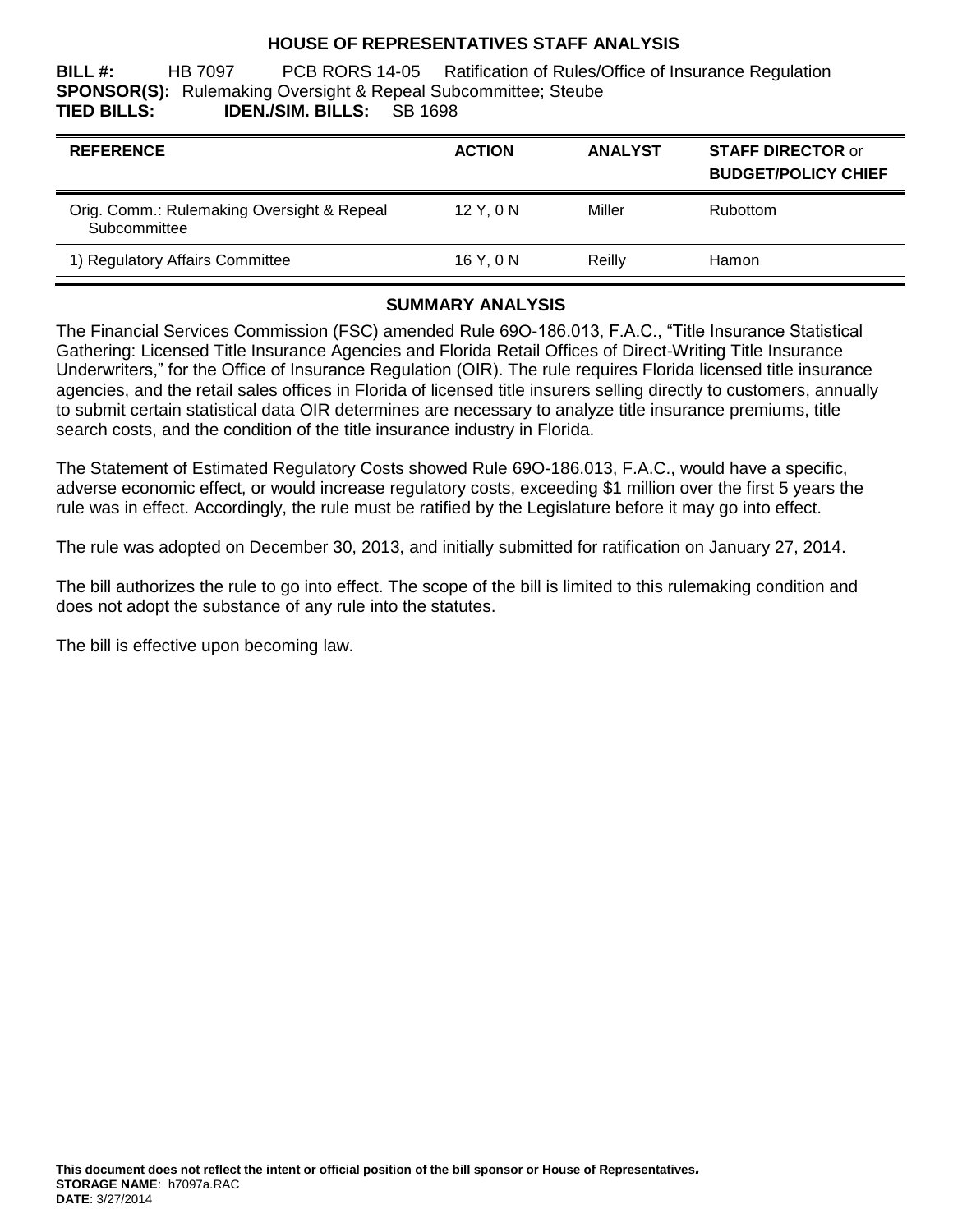## **FULL ANALYSIS**

## **I. SUBSTANTIVE ANALYSIS**

## A. EFFECT OF PROPOSED CHANGES:

## **Present Situation**

#### Rulemaking Authority and Legislative Ratification

A rule is an agency statement of general applicability interpreting, implementing, or prescribing law or policy, including the procedure and practice requirements of an agency as well as certain types of forms.<sup>1</sup> Rulemaking authority is delegated by the Legislature<sup>2</sup> through statute and authorizes an agency to "adopt, develop, establish, or otherwise create"<sup>3</sup> a rule. Agencies do not have discretion whether to engage in rulemaking.<sup>4</sup> To adopt a rule an agency must have a general grant of authority to implement a specific law by rulemaking.<sup>5</sup> The grant of rulemaking authority itself need not be detailed.<sup>6</sup> The specific statute being interpreted or implemented through rulemaking must provide specific standards and guidelines to preclude the administrative agency from exercising unbridled discretion in creating policy or applying the law.<sup>7</sup>

An agency begins the formal rulemaking process by giving notice of the proposed rule. $8$  The notice is published by the Department of State in the Florida Administrative Register<sup>9</sup> and must provide certain information, including the text of the proposed rule, a summary of the agency's statement of estimated regulatory costs (SERC) if one is prepared, and how a party may request a public hearing on the proposed rule. The SERC must include an economic analysis projecting a proposed rule's adverse effect on specified aspects of the state's economy or increase in regulatory costs.<sup>10</sup>

The economic analysis mandated for each SERC must analyze a rule's potential impact over the 5 year period from when the rule goes into effect. First is the rule's likely adverse impact on economic growth, private-sector job creation or employment, or private-sector investment.<sup>11</sup> Next is the likely adverse impact on business competitiveness,<sup>12</sup> productivity, or innovation.<sup>13</sup> Finally, the analysis must discuss whether the rule is likely to increase regulatory costs, including any transactional costs.<sup>14</sup> If the analysis shows the projected impact of the proposed rule in any one of these areas will exceed \$1 million in the aggregate for the 5 year period, the rule cannot go into effect until ratified by the Legislature pursuant to s. 120.541(3), F.S.

Present law distinguishes between a rule being "adopted" and becoming enforceable or "effective."<sup>15</sup> A rule must be filed for adoption before it may go into effect<sup>16</sup> and cannot be filed for adoption until completion of the rulemaking process.<sup>17</sup> A rule projected to have a specific economic impact exceeding

 $\overline{a}$ 

 $16$  Section 120.54(3)(e)6, F.S.

 $17$  Section 120.54(3)(e), F.S.

**STORAGE NAME**: h7097a.RAC **PAGE: 2 DATE**: 3/27/2014

<sup>1</sup> Section 120.52(16); *Florida Department of Financial Services v. Capital Collateral Regional Counsel-Middle Region*, 969 So. 2d 527, 530 (Fla. 1<sup>st</sup> DCA 2007).

<sup>&</sup>lt;sup>2</sup> Southwest Florida Water Management District v. Save the Manatee Club, Inc., 773 So. 2d 594 (Fla. 1<sup>st</sup> DCA 2000).

<sup>&</sup>lt;sup>3</sup> Section 120.52(17).

 $4$  Section 120.54(1)(a), F.S.

<sup>5</sup> Section 120.52(8) & s. 120.536(1), F.S.

<sup>6</sup> *Save the Manatee Club, Inc.,* supra at 599.

<sup>&</sup>lt;sup>7</sup> Sloban v. Florida Board of Pharmacy, 982 So. 2d 26, 29-30 (Fla. 1<sup>st</sup> DCA 2008); *Board of Trustees of the Internal Improvement Trust Fund v. Day Cruise Association, Inc., 794 So. 2d 696, 704 (Fla. 1<sup>st</sup> DCA 2001).* 

 $8$  Section 120.54(3)(a)1, F.S..

<sup>&</sup>lt;sup>9</sup> Sections 120.54(3)(a)2., 120.55(1)(b)2, F.S.

<sup>&</sup>lt;sup>10</sup> Section 120.541(2)(a), F.S.

 $11$  Section 120.541(2)(a)1., F.S.

 $12$  Including the ability of those doing business in Florida to compete with those doing business in other states or domestic markets.

 $13$  Section 120.541(2)(a) 2., F.S.

<sup>&</sup>lt;sup>14</sup> Section 120.541(2)(a) 3., F.S.

<sup>&</sup>lt;sup>15</sup> Section  $120.54(3)(e)6$ . Before a rule becomes enforceable, thus "effective," the agency first must complete the rulemaking process and file the rule for adoption with the Department of State.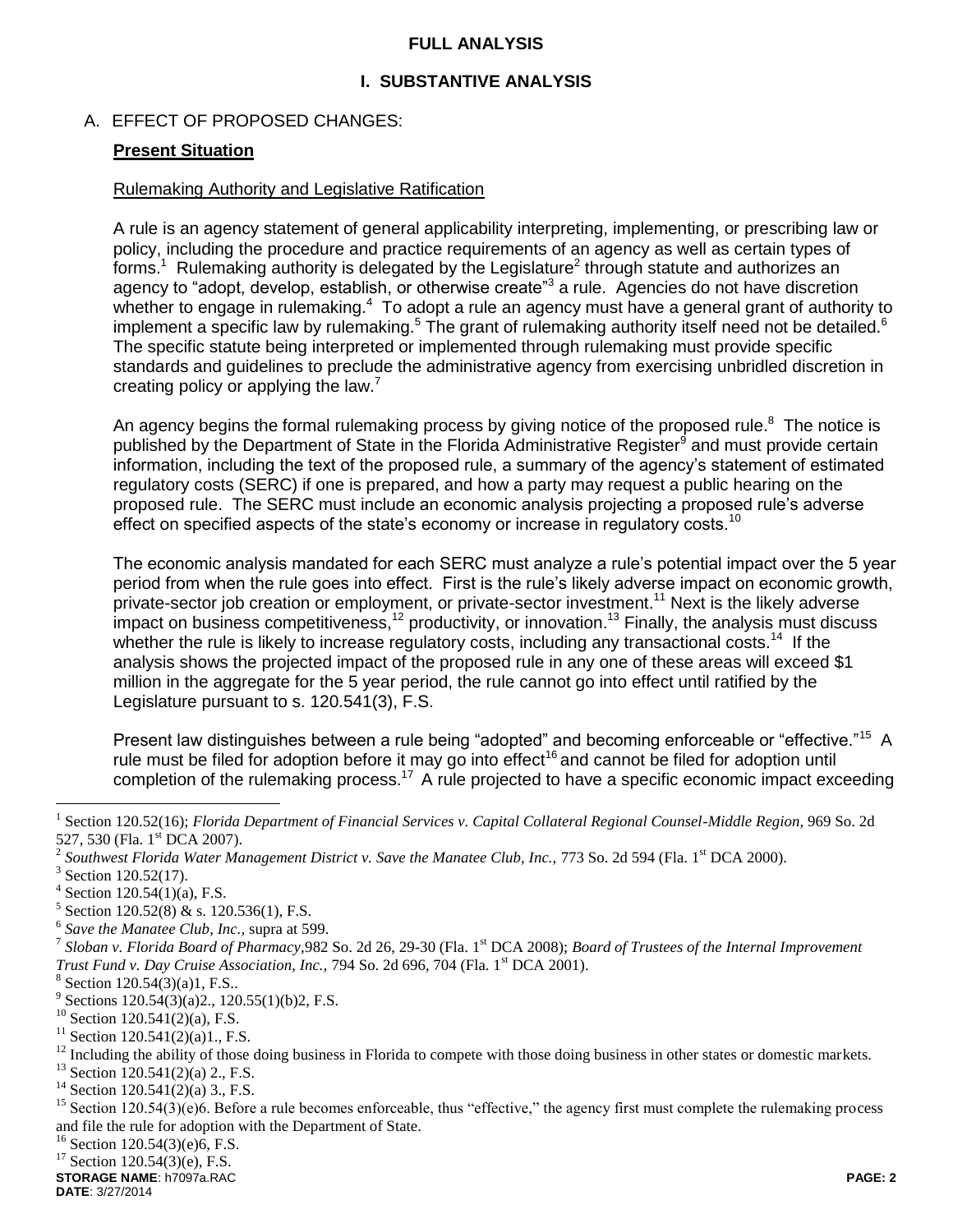\$1 million in the aggregate over 5 years<sup>18</sup> must be ratified by the Legislature before going into effect.<sup>19</sup> As a rule submitted under s. 120.541(3), F.S., becomes effective if ratified by the Legislature, a rule must be filed for adoption before being submitted for legislative ratification.

## Rule 69O-186.013, F.A.C.

Rule 69O-186.013, F.A.C., implemented statutory authority for OIR to require licensed title insurance agents and insurers annually to submit statistical information OIR determines is necessary to analyze premium rates, retention rates, and the condition of the title insurance industry.<sup>20</sup> The statute was amended in 2012<sup>21</sup> to require each title insurance agency and title insurer licensed in Florida, and the direct or retail sales offices of licensed title insurers located in Florida, to maintain the statistical information specified by OIR. This information must be submitted to OIR by March 31 after the year being reported.<sup>22</sup>

The rule as amended by the  $FSC^{23}$  incorporates new forms for completion and submission by title insurance agencies and retail offices of direct-writing title insurers, together with new instructions. The SERC prepared by OIR estimates the reporting entities will incur initial costs for compliance with the amended rule of \$2,000,000 and annual recurring compliance costs of \$4,000,000.<sup>24</sup> The projected costs of the rule for the first five years of implementation are \$22,000,000. The SERC further states the rule and reporting requirements were developed through consensus between the title insurance industry, the Department of Financial Services (DFS), $^{25}$  and OIR. No lower cost regulatory alternatives to the rule were submitted to OIR during the rulemaking process.

## **Effect of Proposed Change**

The bill ratifies Rule 69O-186.013, F.A.C., allowing the rule to go into effect.

B. SECTION DIRECTORY:

Section 1: Ratifies Rule 69O-186.013, F.A.C., solely to meet the condition for effectiveness imposed by s. 120.541(3), F.S. Expressly limits ratification to the effectiveness of the rules. Directs the act shall not be codified in the Florida Statutes but only noted in the historical comments to each rule by the Department of State.

Section 2: Provides the act goes into effect upon becoming law.

## **II. FISCAL ANALYSIS & ECONOMIC IMPACT STATEMENT**

- A. FISCAL IMPACT ON STATE GOVERNMENT:
	- 1. Revenues:

None.

2. Expenditures:

None.

 $\overline{a}$ 

**STORAGE NAME**: h7097a.RAC **PAGE: 3 DATE**: 3/27/2014 <sup>25</sup> The FSC and OIR are housed in DFS for administrative purposes but are not under any authority of DFS. Section 20.121(3), F.S.

 $18$  Section 120.541(2)(a), F.S.

 $19$  Section 120.541(3), F.S.

<sup>&</sup>lt;sup>20</sup> Section 627.782(8), F.S. (2011).

<sup>21</sup> Ch. 2012-206, s. 5, LOF.

 $22$  Section 627.782(8), F.S. (2013).

 $^{23}$  OIR is a subunit of the FSC, which is the agency head of OIR for purposes of rulemaking. Section 20.121(3)(c), F.S. The FSC is authorized to make rules implementing s. 627.782(8), F.S. Section 624.308(1), F.S.

<sup>&</sup>lt;sup>24</sup> Office of Insurance Regulation, "Statement of Estimated Regulatory Costs (SERC)," Rule No. 69O-186.013. In possession of the Regulatory Oversight & Repeal Subcommittee and published in the Subcommittee meeting materials for its consideration of PCB RORS 14-05 on March 5, 2014.